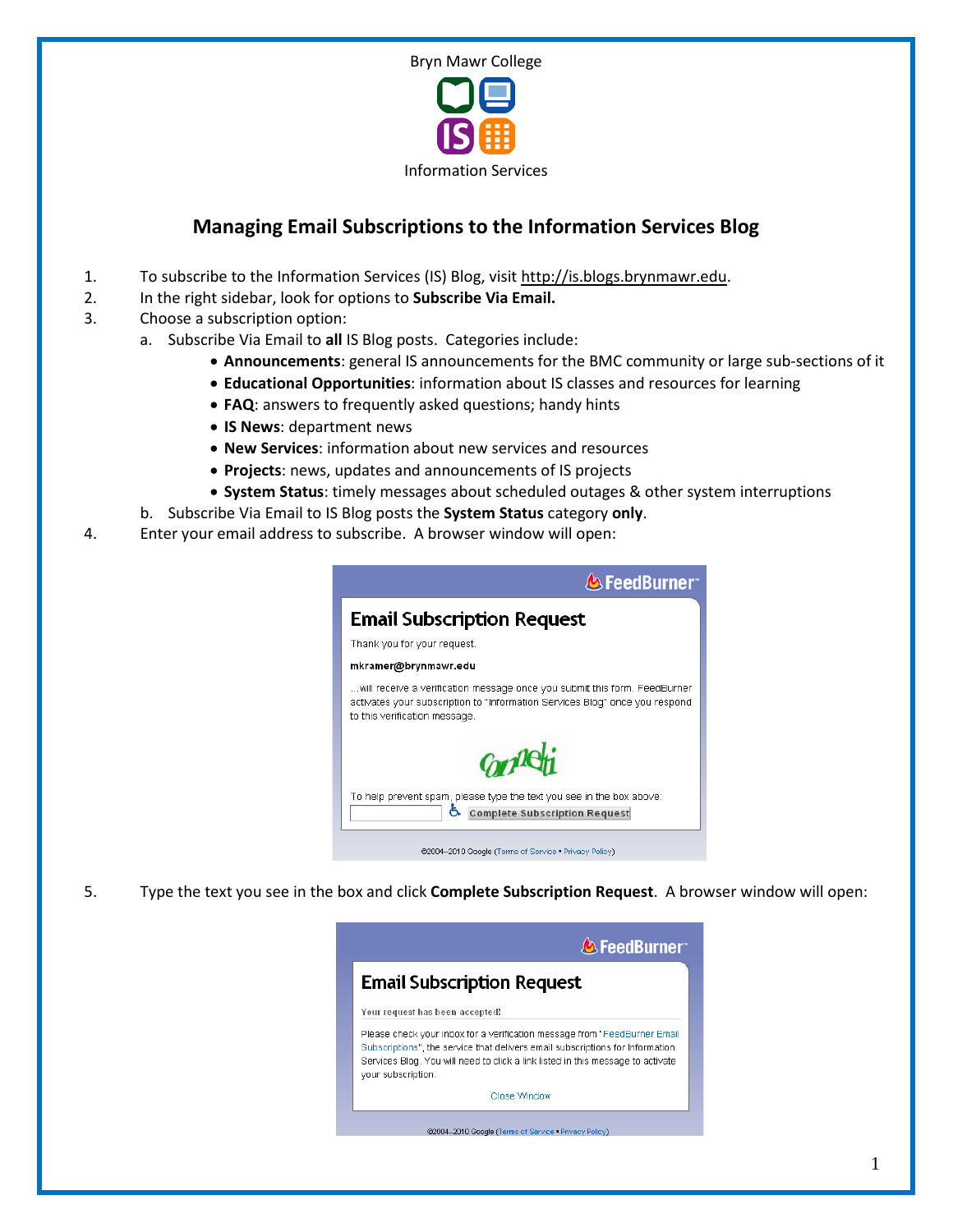6. Check your email. After a few minutes you will receive a message:

Activate your Email Subscription to: Information Services Blog **a** Close From: noreply+feedproxy@google.com On Behalf Of: "FeedBurner Email Subscriptions" <help@brynmawr.edu> To: mkramer@brynmawr.edu Reply To: help@brynmawr.edu Hello there, You recently requested an email subscription to Information Services Blog. We can't wait to send the updates you want via email, so please click the following link to activate your subscription immediately: http://feedburner.google.com/fb/a/mailconfirm?k=1lj8fc\_H5yigK6FfisZcM54202M (If the link above does not appear clickable or does not open a browser window when you click it, copy it and paste it into your web browser's Location bar.)

7. Click on the link in the email, or copy it and paste it into your web browser's Location bar. A confirmation window will open:



8. If posts have been made to the IS Blog, you will receive one email containing all of that day's posts:



network is currently down in Goodhart. We are...Wireless Update As we announced in October, IS is in [...] Related posts: